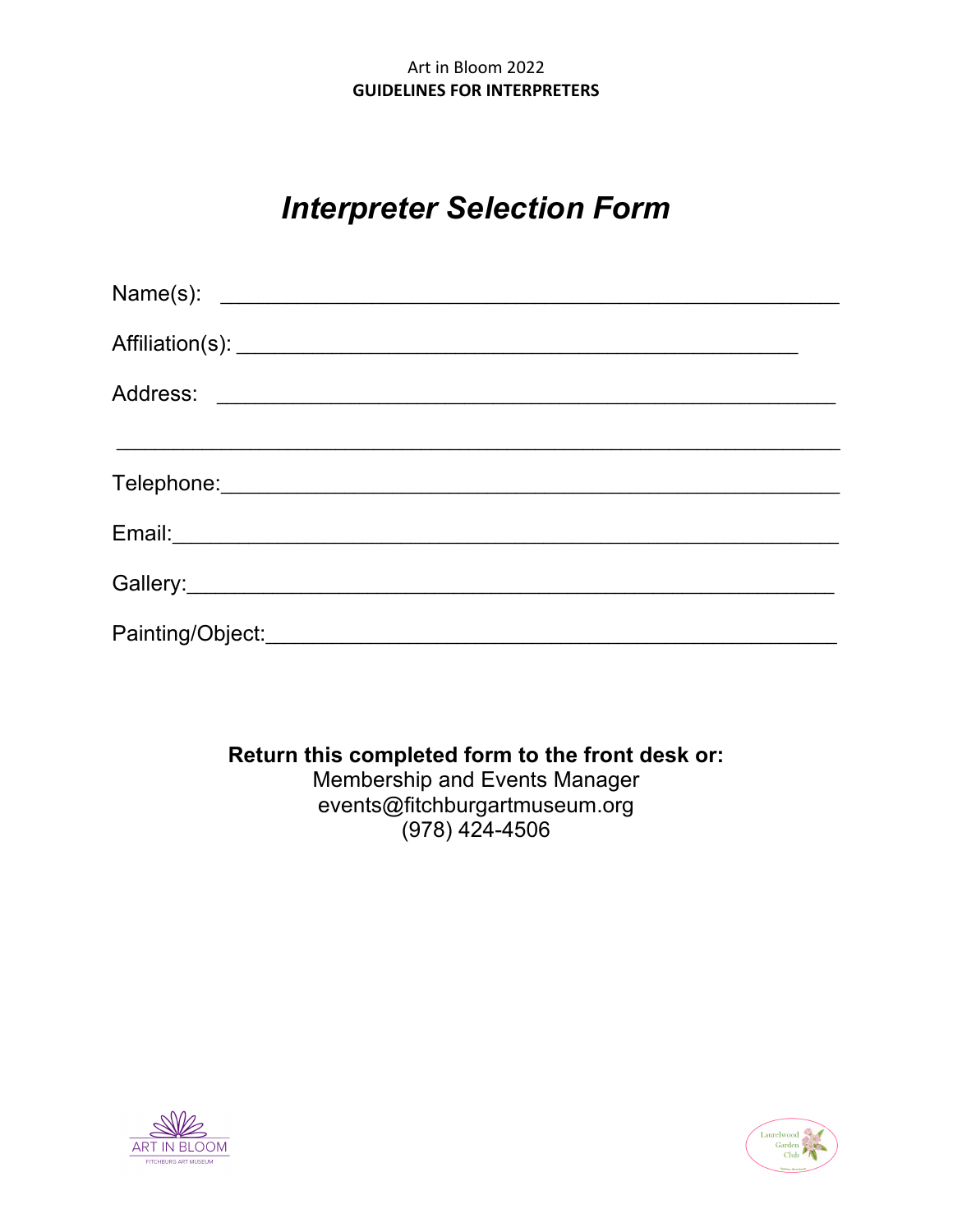## Art in Bloom 2022 **GUIDELINES FOR INTERPRETERS**

The Fitchburg Art Museum and Laurelwood Garden Club are pleased to present the **24 Annual** *Art in Bloom* from **Thursday, April 28 through Sunday, May 1**. Thank you for participating in this popular event by creating a floral display to represent a piece of art in the museum.

This year FAM will showcase three new exhibits; *American Roadsides: Frank Armstrong's Photographic Legacy, Quirky, Beautiful, Ordinary: American Roadsides from the FAM Collection,* and *YoAhn Han: In Search of Floral Bodies,. Moving Objects: African and Oceanic Art from the FAM Collection, Evoking Eleanor,* and *Discover Ancient Egypt* continue to be on display as well.

The museum will be open for extended hours throughout the weekend, staying open until 5pm on Thursday and from 11am - 5pm Friday through Sunday. These are the most highly attended days of the year at the museum. Reservations will not be required, but advanced ticket purchases will be available.

#### **Important dates to remember:**

List of artwork available at the front desk: **Wednesday, February 16, 2022** Docent Q&A in FAM Galleries: **Friday, March 18 at 10am** Interpreter selection form due: **Sunday, March 27, 2022** Set-up: **Thursday, April 28, 2022; 9am–12pm** Champagne Reception: Friday, **April 29; 6-8pm** Material Pick-up: **Sunday, May 1 5-6:30 or Monday, May 2 by appointment**

Please review the guidelines on the opposite page and complete the response form to reserve your space. These instructions are important to ensure the safety of the Museum collection.

If you have any questions, please contact Jessie Olson at 978-424-4506, or by email at events@fitchburgartmuseum.org.